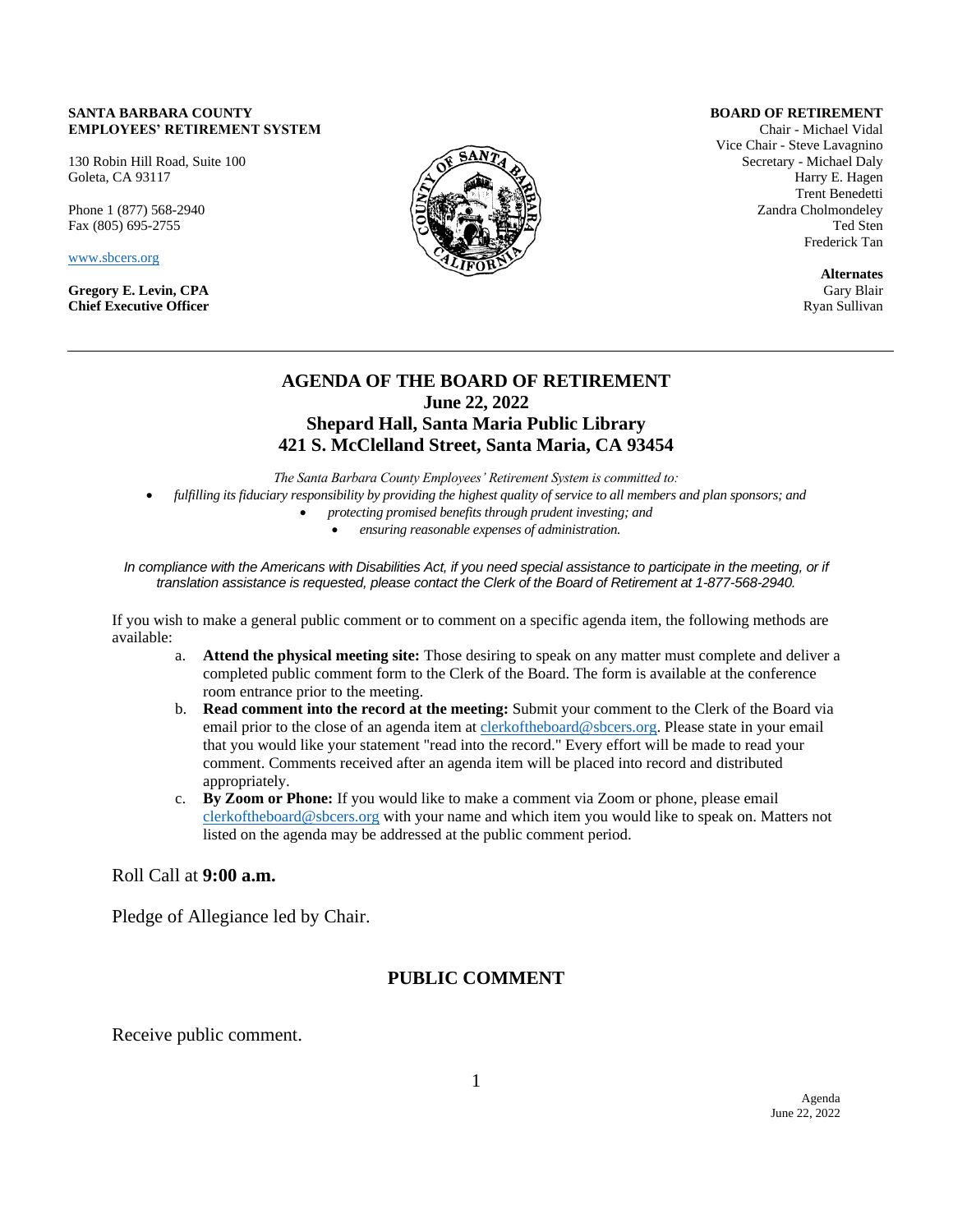### **MINUTES**

### A-1. Approve Minutes of May 25, 2022 Regular Board meeting.

#### **CONSENT**

### C-1. **Adopt Retirement Report**

**Name Department Total Service Credit Sick Leave Credit (incl. in Total) ARC (intentionally left blank, no retirees onboarded for June 1, 2022) D**=Deferred **R**=Reciprocal **Dis**. = Disability **Dis. Pend** = Disability Pending

**Retirement** 

**Date of** 

| <b>Beneficiary on</b>   |                         |                          | <b>Retirement</b> | Date of      |
|-------------------------|-------------------------|--------------------------|-------------------|--------------|
| <b>Payroll</b>          | <b>Decedent Retiree</b> | <b>Department</b>        | Date              | <b>Death</b> |
| <b>Richard Chrisman</b> | Joyce Chrisman          | <b>Social Services</b>   | 01/04/2012        | 04/30/2022   |
| Lois Garcia             | Jose Garcia             | <b>Public Works</b>      | 10/26/1992        | 04/30/2022   |
| Joaquin Lozano          | Luis Lozano             | <b>Superior Court</b>    | 12/27/2008        | 08/09/2021   |
| Christina Miller        | Keith Miller            | <b>Public Works</b>      | 11/29/1997        | 12/20/2021   |
| William Morris          | Catherine Morris        | Probation                | 10/07/2017        | 03/11/2022   |
| Lynn Thomas             | <b>Ralph Thomas</b>     | <b>District Attorney</b> | 06/16/1986        | 03/18/2022   |

- C-2. **Trustee Training Opportunities**—Authorize the attendance of interested trustees at upcoming training events requiring Board pre-approval, as requested.
- C-3. **Market Update and May 31, 2022 Performance Review**—Report on World Market Activities and May 31, 2022 performance.
- C-4. **May 2022 Portfolio Rebalance Memorandum** Memo on portfolio rebalance executed by RVK and Staff in accordance with the Investment Policy Statement.

### **DISABILITY RETIREMENT**

### TIME CERTAIN OF 9:05 AM

*Disability matters shall be considered in CLOSED HEARING -- pursuant to Government Code Section 54957(b)(1). Interested parties may request these matters to be discussed in a session open to the public. CONFIDENTIAL REPORTS are distributed only to the Board.*

D-1. Martha E. Torres, Applicant for Service-Connected Disability Retirement: Adopt the proposed Findings of Fact, Confusions of Law, and Decision granting Martha E. Torres a service-connection disability retirement.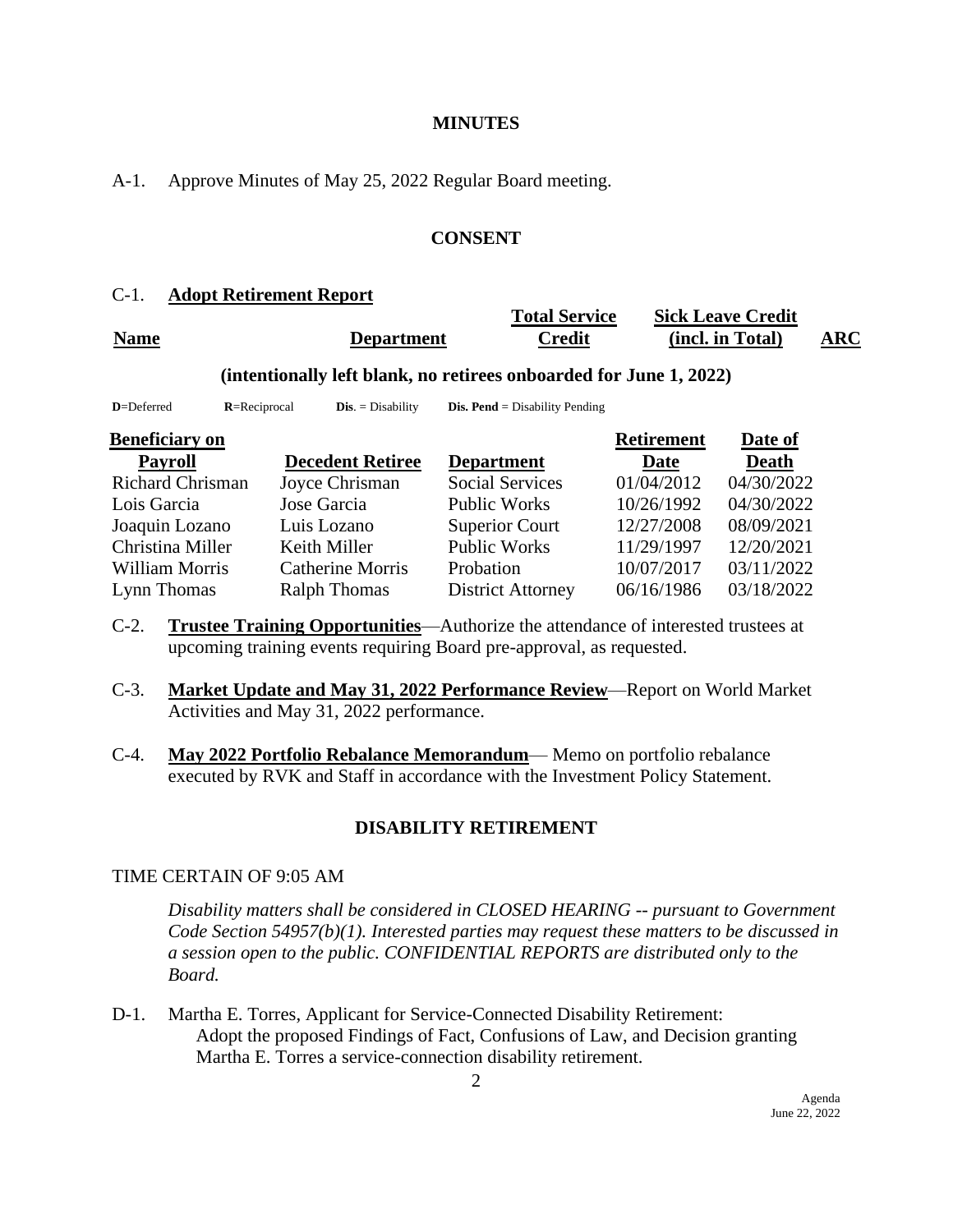- D-2. Jenny De La Cerda, Applicant for Service-Connected Disability Retirement: Consider the Findings of Fact and Recommendation of Referee Irene Ayala, along with any timely filed objections, and approve and adopt the recommendation to deny the application for disability retirement of Jenny De La Cerda.
- D-3. Receive and file Disability Retirement Monthly Status Report.

# **CLOSED SESSION**

## 1. **ANNUAL EVALUATION OF PERFORMANCE**—CEO

Pursuant to Government Code Section 54957(b)(1)

## **OPEN SESSION**

# **BOARD**

## 2. **CEO Operations Report**—Gregory E. Levin, CPA CEO

Presentation by Gregory Levin on significant operational activities of SBCERS.

## **DISCUSSION**

**RECOMMENDATION:** That the Board of Retirement receive and file the Operations Report.

## 3. **Fiscal Year Ending June 30, 2023 Budget Second Reading**—Staff

Presentation of the SBCERS Budget for the Fiscal Year Ending June 30, 2023 by Chief Executive Officer Gregory Levin.

## **DISCUSSION AND ACTION**

**RECOMMENDATION:** That the Board of Retirement:

- A) Approve the budget for the fiscal year beginning July 1, 2022 and,
- B) Approve Resolution 2022-03 establishing the administrative budget of the System and,
- C) Approve Resolution 2022-04 authorizing position allocation for the System.
- D) Approve Resolution 2022-05 setting compensation for the System CEO for the fiscal year ending June 30, 2023.